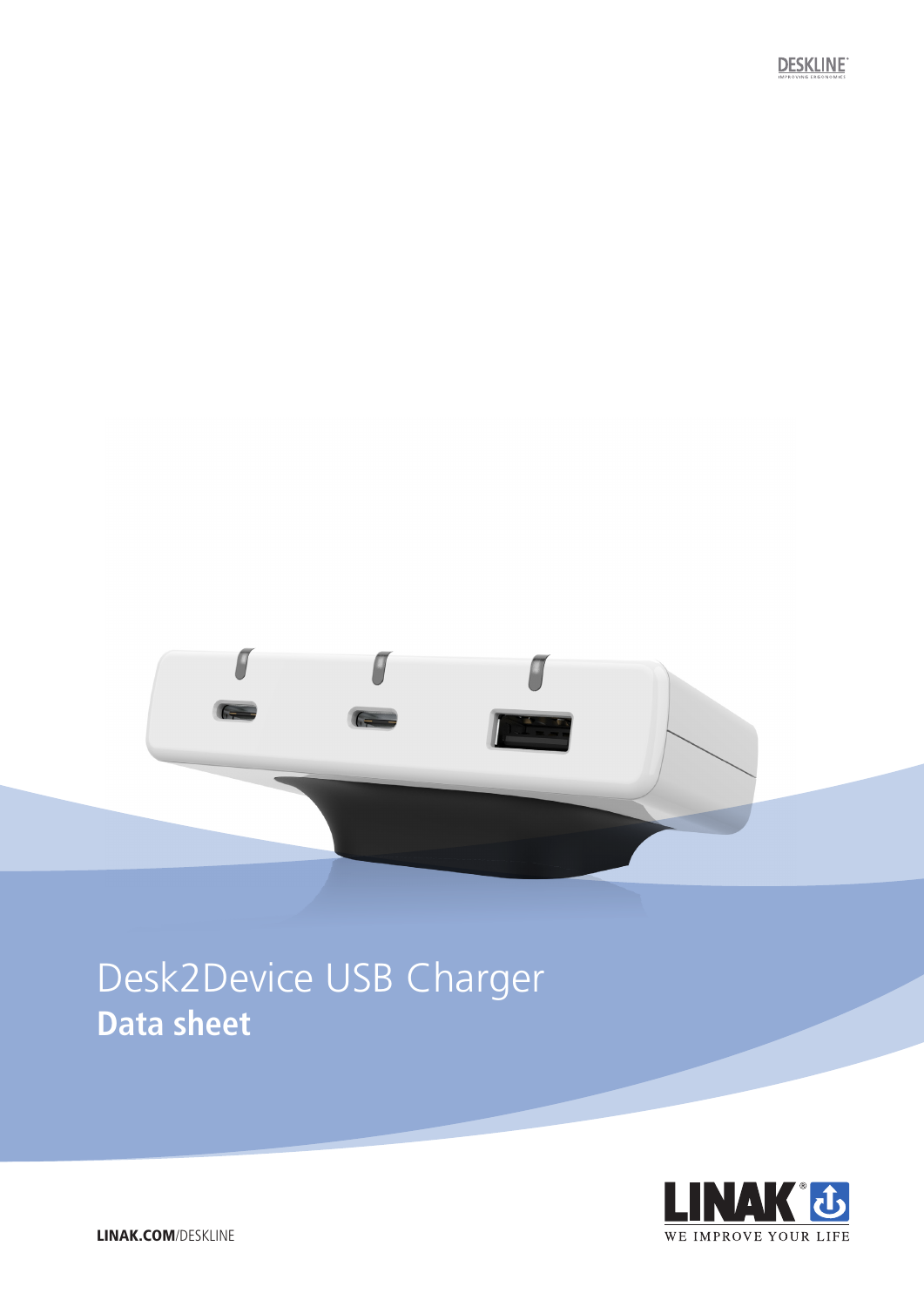# Desk2Device USB Charger

The Desk2Device USB Charger is a charging unit with one USB Type-A and two USB Type-C connector outputs. As the charger is connected to the Control Box CBD6S, it draws power directly from the desk and no extra power supply is needed.

The charger can charge devices such as mobile phones, laptops, power banks, headsets, and other accessories, and it helps reduce cable clutter and provides better power access.

The Desk2Device USB Charger comes with two different mounts (flat and angled) and offers different mounting options. Choose between C-clamp for mounting on top of the desk, or screws for mounting under the tabletop

The Desk2Device USB Charger comes with two different mounts (flat and angled) and offers different mounting options. Choose between C-clamp (accessory) for mounting on top of the desk, or screws for mounting under the tabletop.

The Desk2Device USB Charger comes without power and charging cables. Connect your preferred DC-bus cable to the Desk2Device USB Charger and to the control box to supply power to the charger..



## **Features:**

- One USB Type-A port (output 7.5 W)
- Two USB Type-C ports (output 50 W if one port is used; 25 W each if both ports are used)
- Colour: Housing: signal white (RAL 9003) Mounts: black (RAL 9005)
- Mounting on top of the tabletop or underneath the tabletop (horizontal or slightly tilted)
- Comes with two different mounts, and a rubber (silicone) pad to secure placement on a smooth desk surface
- Dimensions: 95 mm x 50 mm x 20 mm
- Weight: 85 g
- Low standby power consumption only 0.1 W (ZERO™)
- LED diodes indicate either charging or that an active device is connected
- PVC-Free™

## **Accessories:**

• C-clamp for mounting on top of the desk

## **Usage:**

- Fast charge
- (charging time typically 1 to 1.5 hours for a smartphone)
- For indoor use in dry locations
- Ambient temperature: 5 to 40 °C
- Storage temperature: -10 to +50 °C
- Compatible with CBD6S (200 W and 300 W; 300 W must be SW version 1.53 or newer)
- Compatible with cable CAB0965388 and all DESKLINE DC-bus cables
- Compatible with Battery Box BA001
- Complies with UL 62368, FCC, EN61000 and EN60335



No data can be transferred via the charger.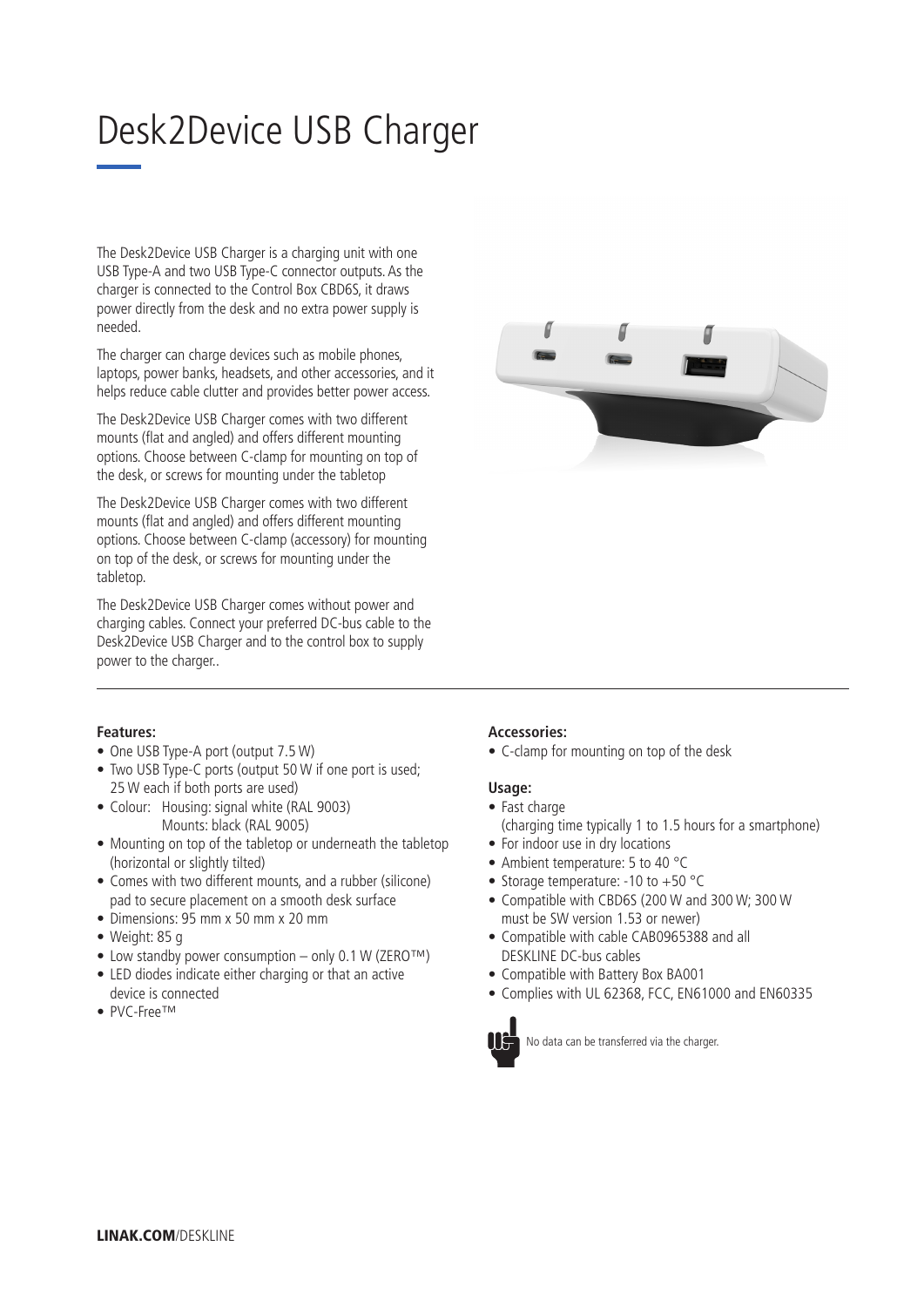Dimensional drawings **2008** 











Desk2Device USB Charger dimensions (mm)



Angled mount dimensions (mm)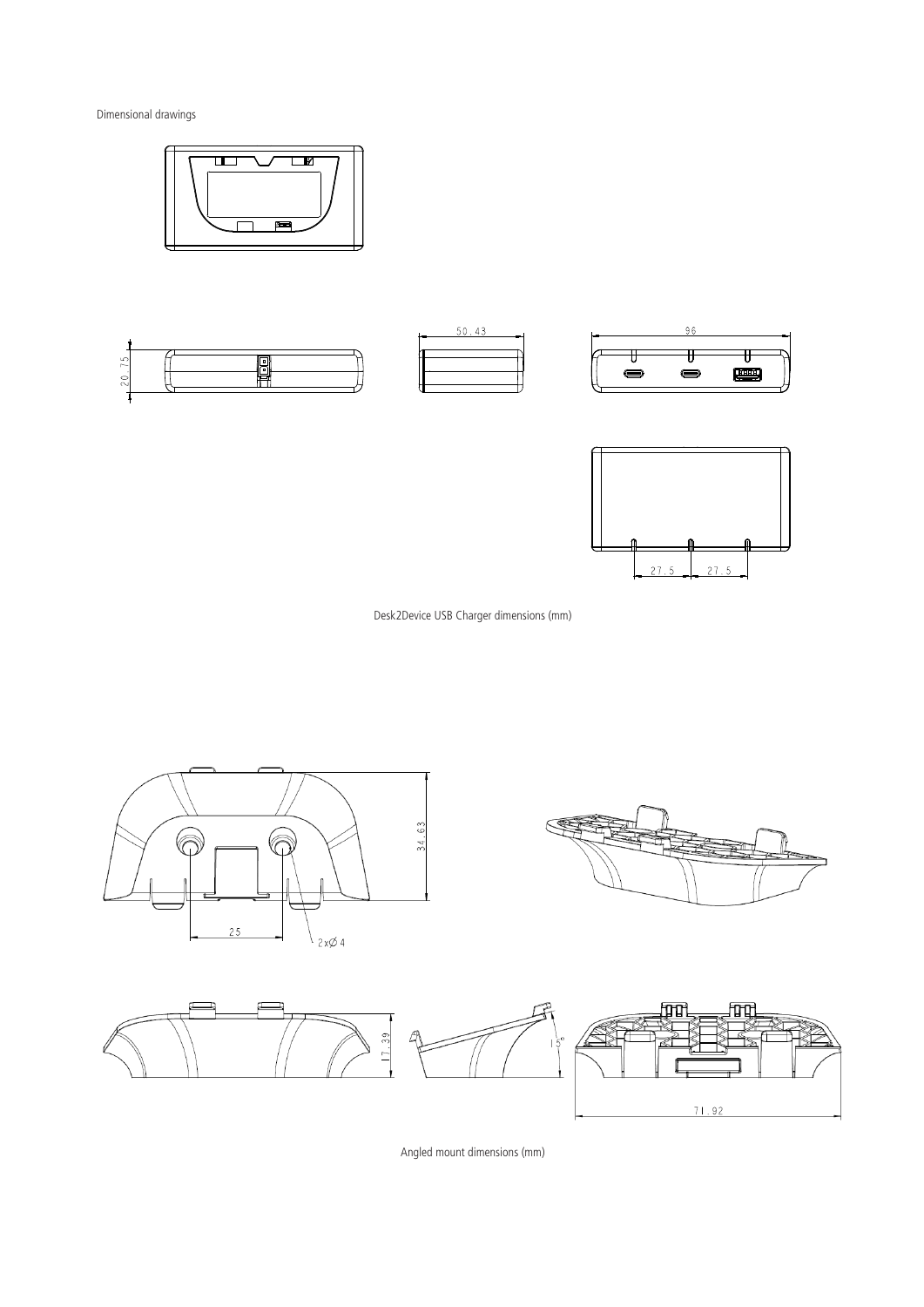Dimensional drawings











Flat mount dimensions (mm)



Rubber pad dimensions (mm)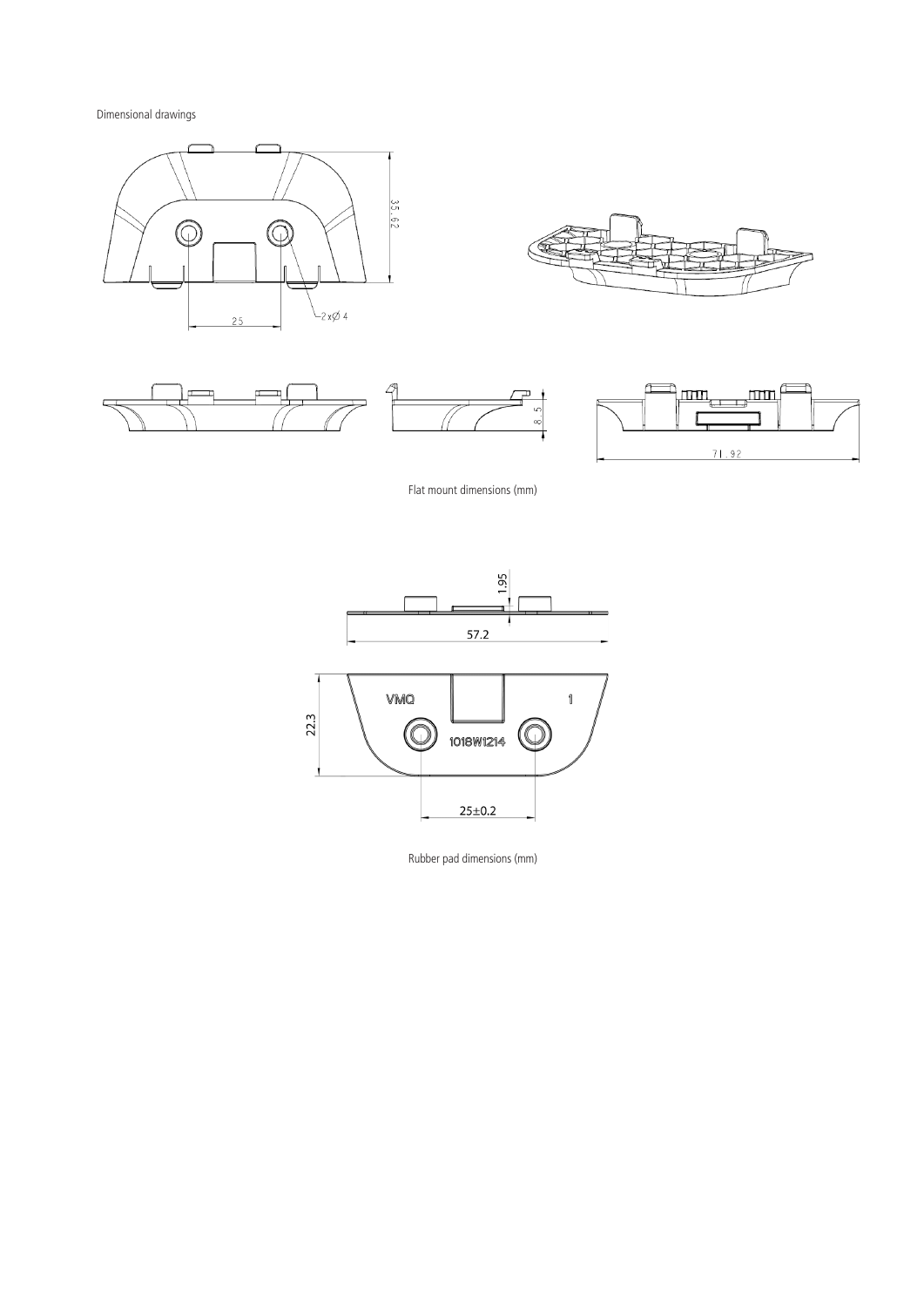

| CAB0965388-1800 | 1800.<br>mm |
|-----------------|-------------|
|                 |             |

Dedicated cable







|  | $10 \pm 5$ mm |  |  |
|--|---------------|--|--|
|  | $35 \pm 5$ mm |  |  |

C-clamp dimensions (mm)